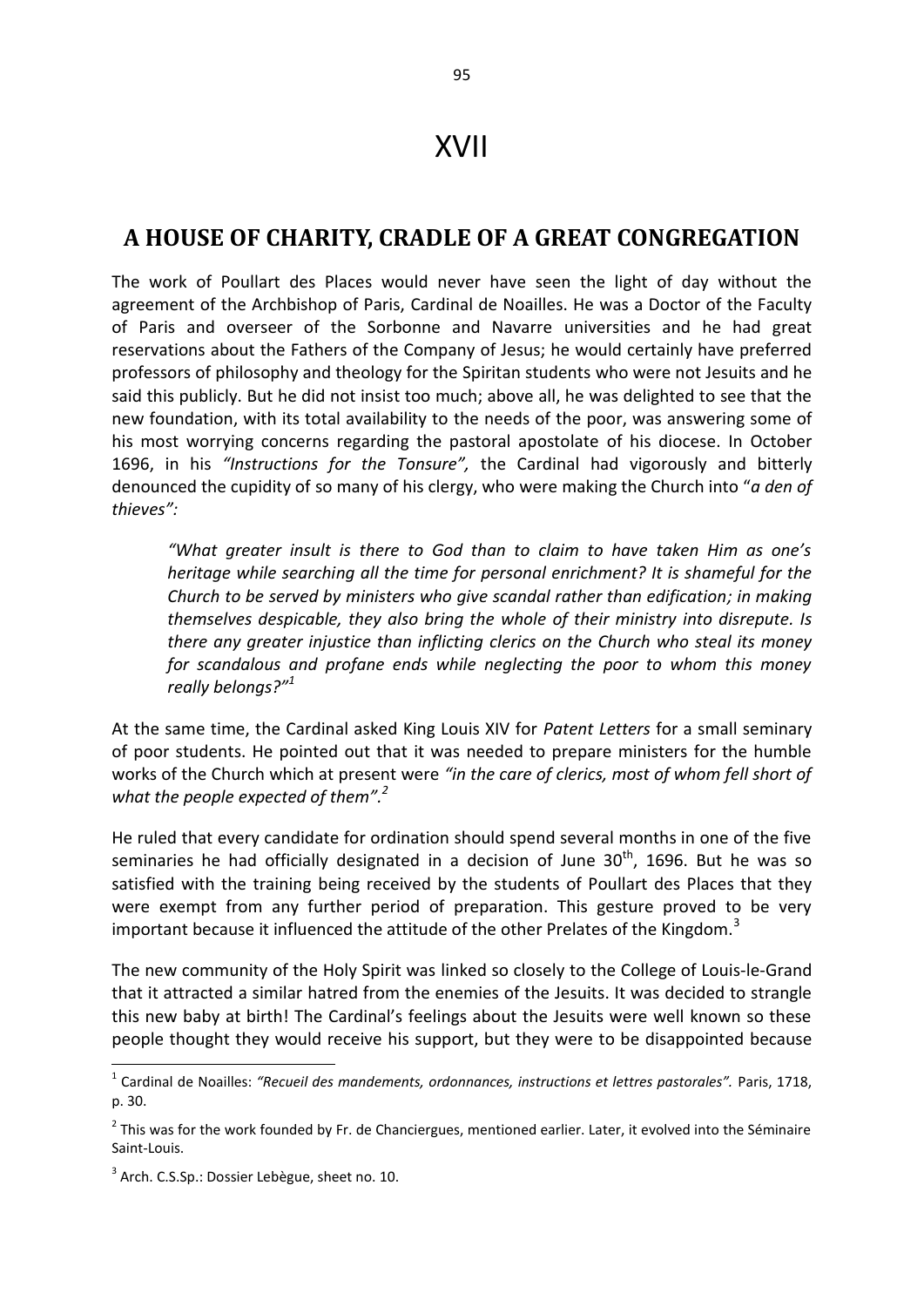he held Poullart in such high esteem:*"As long as God is being served by this work, I will never destroy it".<sup>1</sup>*

By an edict of December, 1666, Louis XIV had laid down rigorous conditions for the establishment of new communities in his kingdom:

*"It is our wish that in future, no new colleges, monasteries, secular or religious communities should be established in any town or place of our kingdom without our express permission through patent letters, duly registered in our parliamentary courts… Any monasteries or communities set up without first receiving our patent letters, duly registered, will be excluded from ever obtaining them."*

Taken literally, this decree forbade the founding of any new religious communities. But the King made it clear that this did not apply to seminaries and, from the start, the work for poor scholars fitted perfectly "*the idea of a seminary according to the Council of Trent, the*  Assemblies of Clergy, provincial councils of France and the royal decrees".<sup>2</sup> But Claude Poullart was in no hurry to adopt officially the title of "seminary"; a decree of the Council of State stressed that the seminaries *"came under the jurisdiction of the Archbishops and Bishops in all things; they were to be governed and administered by secular priests of their choosing."* The Archbishops and Bishops had the right to accept or expel students and to appoint directors, bursars, professors and other officials for the running of the seminary.

At this time, when the Jansenists were making great inroads into the Archdiocese of Paris, Claude Poullart, while recognising the good intentions of this legislation, felt it would be prudent to renounce the status of "seminary" for fear of what it could lead to in the future. Some of the documents that have been preserved show just how prudent he was. In official acts, such as his clerical title, his dimissorial letters and even the contract for the house in rue Neuve-Saint-Etienne, he always used the title "*Ecclesiastic"* to describe himself*.* In the last months of his life, he used to write, *"A very unworthy priest"* under his signature*.* Apart from the baptismal register of his nephew, mentioned earlier, he used the title of superior of an institution. In the Rules of the community, he gives no title to the new work; he simply talks of "the house" and "the students", but he never uses the words "Seminary" or "Seminarians". He also deliberately avoided the term "community": at one point in the Rule, he was half way through writing "community" when he scratched it out and simply wrote "house" in its place.<sup>3</sup>

As a former student of law, he took great care with his vocabulary so as to protect the foundation from the draconian measures of the Edict of 1666, never giving the impression that he was setting up a canonical seminary. This caution proved to be invaluable in the years to come. Of necessity, they talked less of the "House" of the poor students than the "Community of M. Poullart", or even, "The Community of the Holy Spirit". Charles Lebègue, a priest of the parish of Saint-Medard, $4$  left a considerable amount of money to "the

**.** 

 $<sup>1</sup>$  Ibid. sheet no. 11.</sup>

 $2^{2}$  Arch. C.S.Sp., Procès Labaigue, sheet no. 11.

 $3$  Rule no. 125.

 $<sup>4</sup>$  This church is in the rue Mouffetard, close to to the spiritan house in the rue Lhomond.</sup>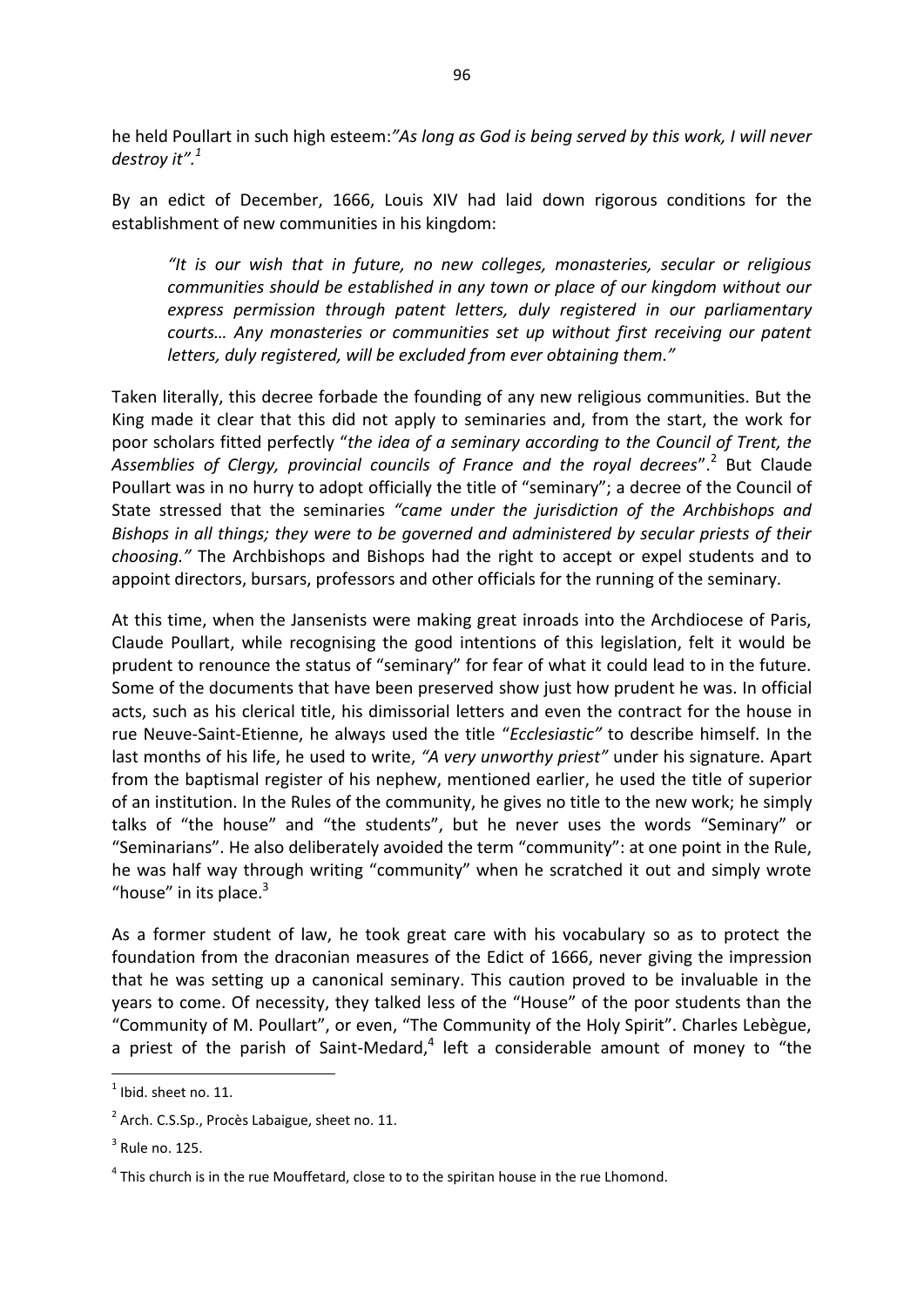Community of the Holy Spirit". When he eventually died in 1726, the successors of Claude Poullart were unable to receive the legacy because of the Edict of 1666, so they quickly asked King Louis XV for Patent Letters of "confirmation" (not establishment"). The request stated that "*the said Claude-François Poullart des Places, moved by the spirit of God, had begun, in 1703, an establishment consecrated to the Holy Spirit, under the invocation of the Virgin conceived without sin".* 

The king duly signed the letters, but the heirs of Fr. Lebègue opposed registration by Parliament as follows:

*"According to itself, the Community of the Holy Spirit was established in 1703 and therefore, for the last 23 years, it has been incapable of being approved by the Prince under the terms of the Edict of 1666. So the legacy left to this Community cannot be enforced by law".<sup>1</sup>*

The repost to this argument shows clearly the juridical situation of the foundation of Poullart des Places - that it was nothing more than "a work of charity":

*"A zealous clergyman feeds and supports some Poor Scholars by his own alms and those of the faithful. Is it being claimed that Patent Letters are necessary before somebody can look after the poor, clothe the naked and give drink to the thirsty and food to the hungry? … Such actions do not come under the Edict of 1666, which prohibits the setting up of new bodies and communities … In 1703, it was neither one nor the other. This charitable priest and the poor scholars whom he fed were neither a 'body' nor a 'community'; they possessed no common property …*

*"If it is claimed that these poor Scholars along with those who support them merit the title of "the Community of the Holy Spirit" because of the inspiration given to this good priest to look after them, one can reply that it is not by the name that such things should be judged but by the substance". <sup>2</sup>* 

But the house on rue Neuve-Saint-Etienne was, in fact, not just a seminary according to the mind of the Council of Trent but also the initial foundations of the Congregation of the Holy Spirit.

∞

After his "great conversion", Poullart des Places had thought seriously about devoting his life to the foreign missions; but it soon became obvious to him that his provisional commitment to the poor students now had to become his life's vocation. After its foundation, his work developed so quickly that by the end of 1704 it had become a flourishing community. To strengthen the administrative side, he had invited Michel Le Barbier and Jacques Garnier to be his associates. He had also chosen Pierre Caris *"to be a member of his community and an associate in the government of the seminarians*".<sup>3</sup>

1

<sup>&</sup>lt;sup>1</sup> "Claim by the descendants of Fr. Charles Lebègue against the Superiors and Directors of the so-called *'Community of Students' which today bears the name of 'The Seminary of the Holy Spirit, under the invocation of the Virgin conceived without sin' ".* Paris, 1727, sheet no 8.

 $2$  Idem, sheet no, 7

<sup>3</sup> "*Registre des Associez",* pp. 1 and 2.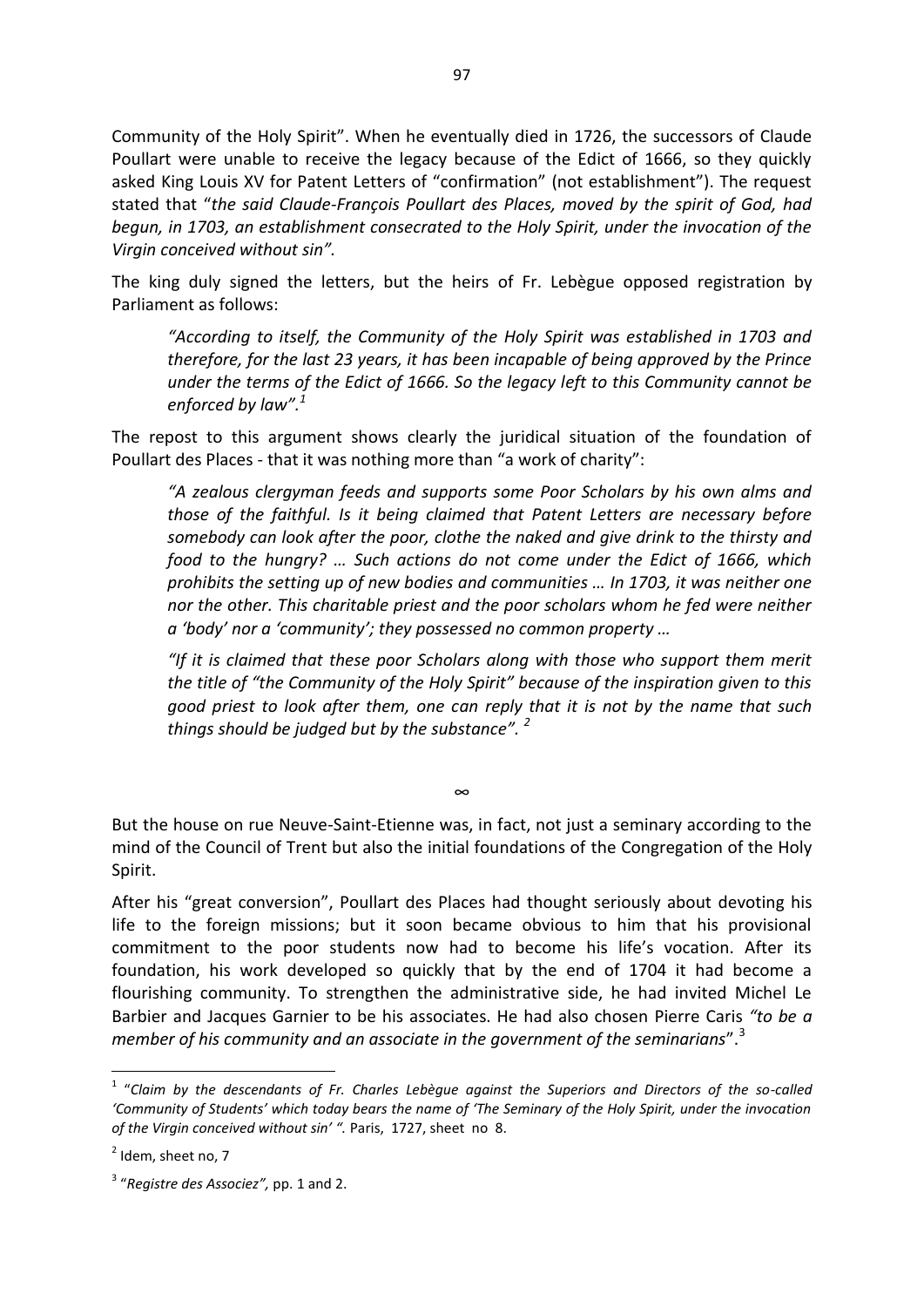So would it be correct to regard these *"associations"* as the beginning of a real congregation? If one studies the oldest documents which have come down to us, this tradition amongst the Spiritans is obviously well founded: that Poullart des Places was not just the founder of a seminary, but also the initiator of a new religious family.

∞

When talking of meals, the Rule that Claude wrote for the community says the following:

*"Neither praise nor criticism should be directed at what has been prepared for the meal. It is unworthy of a true Christian to think too much about these things or to speak or complain about them. It reveals a lack of mortification in a religious or cleric who falls into this habit"* 1

In the original manuscript preserved in the General Archives of the Congregation of the Holy Spirit, the word "religious" has been crossed out. What did Poullart des Places have in mind when he originally wrote the word? In his memoirs, Pierre Thomas said: *"Claude had initially planned to train not priests but religious who would practise rigorous penances if God called them to the cloister".* But it seems that this was just an early plan, probably prior to the opening of the house in the rue des Cordiers, and certainly before the drawing up of the Rule.

Could it have been an allusion to the missionaries that Claude had promised to his friend Grignion de Montfort? Perhaps, but more likely, it refers to his "associates" of that time and in the years to come. There are two other articles of the Rule which would seem to confirm this hypothesis - those which concern the tailor and the cook (nos. 221 and following):

*"The tailor may not work for anyone apart from those living in the house … He will make the clothes of all the students … On no pretext whatsoever may he demand any payment from them."*

It was also the tailor's duty to sweep the rooms, the staircase, the study and the recreation halls. Both he and the cook had to be present for morning prayers, which lasted for 30 minutes, for evening prayers and, unless it was impossible, for the period of spiritual reading. Daily Mass was obligatory and they had to receive the blessed sacrament once a fortnight. Finally, they were encouraged to *"confess to one of the confessors of the house",* in other words, to a Jesuit from Louis-le-Grand".

So these celibates, who devoted at least an hour and a half each day to spiritual exercises, sound very much like members of a community. Later on, when the work was officially recognised after the death of Poullart, the tailor was referred to as "Brother Tailor".<sup>2</sup> But for the moment, it would have been imprudent to speak of Brothers or Religious, or refer to Communities, Rules or Vows.

Since the start of the XVII century, the bishops of France, had not been in favour of the founding of new Congregations. They saw the taking of solemn vows as a limitation placed on their own authority. Even simple vows (which at that time were regarded as private) seem to have been an obstacle for gaining approval. For example, the Rule of the *"Priests of*

 $\frac{1}{1}$ Rule no. 73.

<sup>&</sup>lt;sup>2</sup> "Notre Frère Tailleur". This title appears in a letter from Brother Pottier, a student in the Seminary of the Holy Spirit, dated 24th March, 1750. Arch M-E V. 508.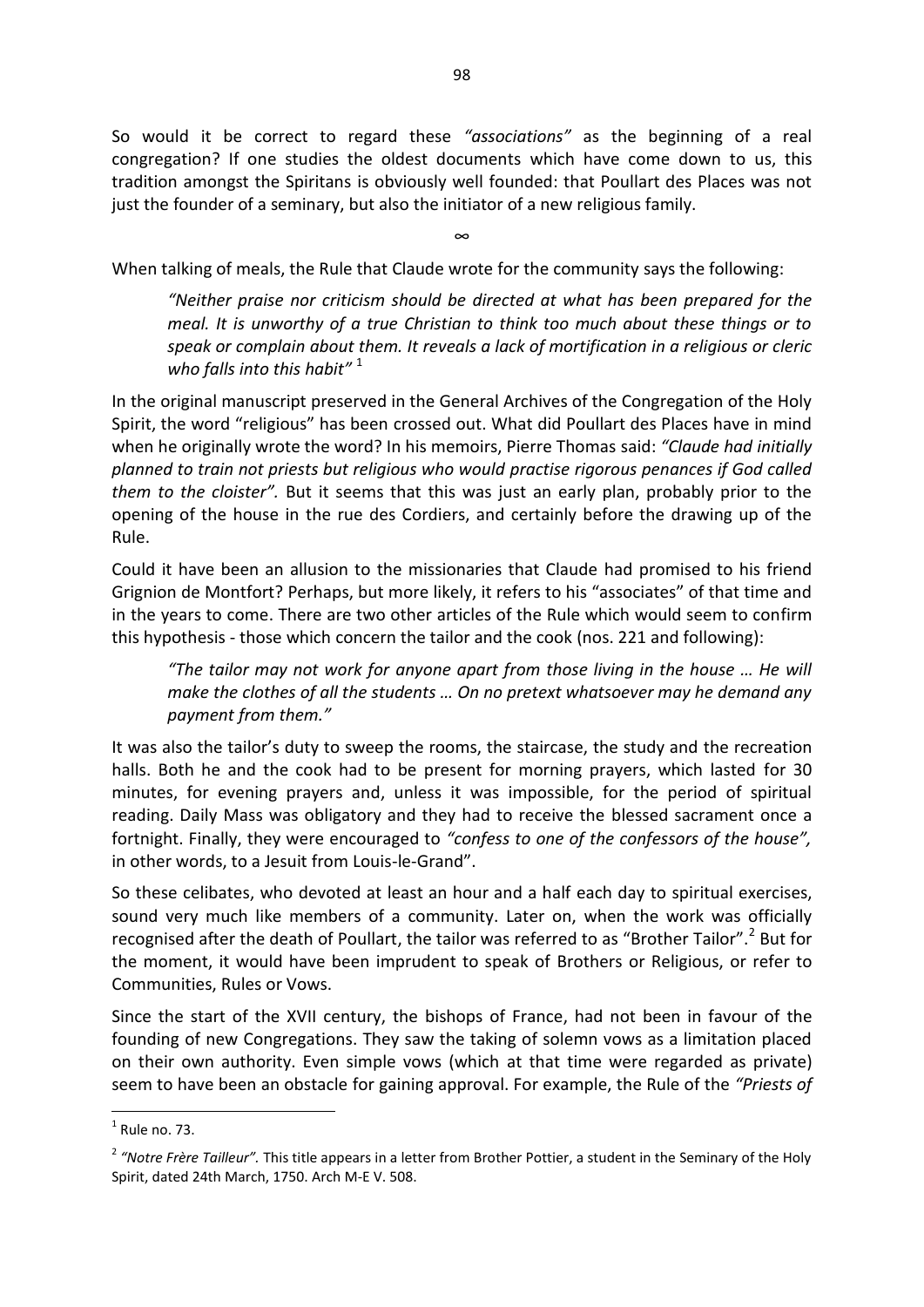*the Mission*" (the Vincentians) only talks of 'simple' vows, but nevertheless, St. Vincent de Paul had great difficulty in obtaining endorsement for his foundation. In 1647, he wrote to his representative in Rome: *"We have had great difficulty in getting our Institute recognised because the Prelates do not want us to be religious".<sup>1</sup>* So to avoid these difficulties with bishops, most of the founders gave up the idea of their members taking vows.

At the same time, the Agents of the King were strongly enforcing the Edict of 1666. This is well illustrated by what happened to a community of medical brothers, founded in Canada by M. Charron, a contemporary of Poullart des Places. On June  $30<sup>th</sup>$ , 1707, Chancellor Phélypeaux of Pontchartrain wrote to the founder:

*"The King is happy to continue giving 1,000 livres to the hospital of Montreal … His Majesty is satisfied with the way you are running this hospital, but he has instructed me to inform you that in no way does he agree that your co-founders should take vows nor should they be given statutes, habits or the title of 'Brothers'. In other words, His Majesty would disband them rather than allow the setting up of a convent or community. I am asking you to conform with the wishes of His Majesty. Keep me informed as to what you are doing".<sup>2</sup>* 

The following year, the Governor of Canada was even more explicit:

*"We forbid the said Hospitalers to take vows and we declare invalid those they may take in the future, being contrary to the wishes of His Majesty and the said 'Patent Letters' of the foundation of the General Hospital; they are not allowed to wear habits, black hoods, silk belts or the Rabat. We simply permit them to live in community, according to the above mentioned Patent Letters".* 

So it is understandable why Poullart des Places proceeded with such caution; it was not just the scruples of a young lawyer. His congregation would only be finally recognised after prolonged ups and downs. It was on January 22nd, 1731, that Parliament agreed to register the royal Patent Letter, and only on condition that the community be governed according to the statutes and rules drawn up by the superiors and directors, and presented to the Archdiocese for examination and approval.<sup>3</sup>

To fulfil these civil requirements, a document was produced entitled: *"Regulae et Constitutiones Seminarii et Communitatis Sancti Spiritus sub tutela Beatae Mariae Virginis sine macula conceptae.<sup>4</sup>* It was approved in its entirety by Archbishop de Vintimille, the successor of Cardinal de Noailles. This 15-page manuscript states unambiguously that the organism recognised by King Louis XV, under the title *"Communauté et Séminaire du Saint-Esprit",* does not refer directly to the 'Work for poor students' but to the Ecclesiastical Institution of diocesan right for the formation of its directors. The document also helps us to

**.** 

<sup>&</sup>lt;sup>1</sup> Lettres de Saint Vincent de Paul, Paris 1882, Volume I, p. 224. See also the note of M. Faillon on the reluctance of the bishops in the XVII century to confide seminaries to religious, in "*Vie de M. Olier",* Paris 1873, Vol III, pp. 264-275.

<sup>&</sup>lt;sup>2</sup> Documents quoted by His Eminence Cardinal Tisserant in an unpublished study on the legacy of Saint Louis Grignion de Montfort, pp. 120-121.

<sup>3</sup> Arch. C.S.Sp, Dossier "*Lebègue, document no. 19.* 

 $<sup>4</sup>$  A copy of this document can be found in the National Archives of France (M 200) in the handwriting of M.</sup> Bouic.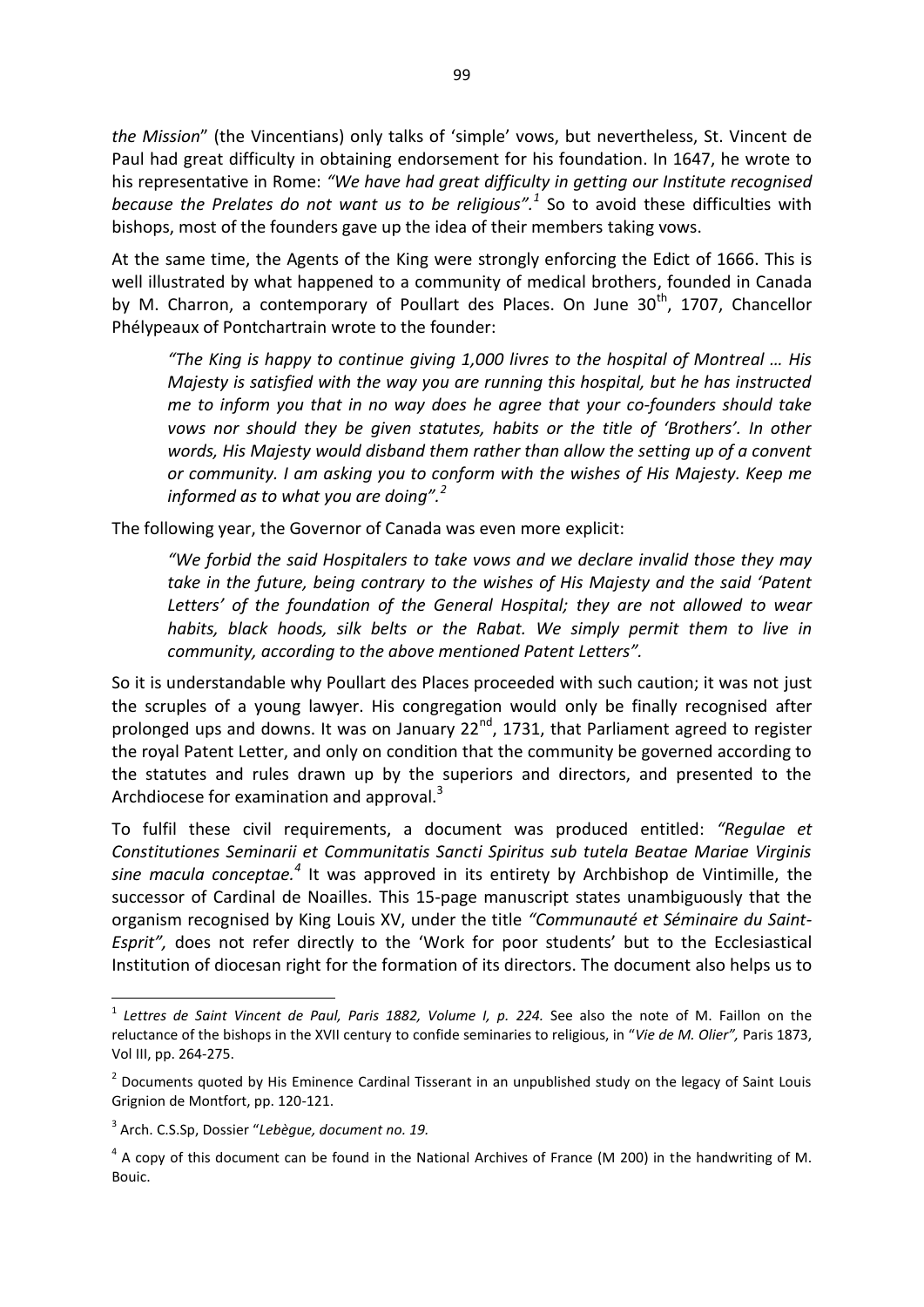get a better understanding of Poullart's thoughts, because if the *"Regulae",* from one point of view*,* are no more than a Latin version of the *"Règlements généraux et particuliers"*, they are nevertheless a codification of the practices prior to 1709. Its editors certainly did not neglect the lessons learnt from their experiences so far, both as regards the government of the Seminary and the practice of community life.<sup>1</sup> They show clearly their fidelity to the traditions of the founder by adding the following paragraph which talks of the Superior:

*"Sine consultorum consensus in usibus receptis nihil immutet, nec sub praetextu majoris etiam boni novos inducat". (*"*He will change nothing regarding the customs without the approval of his counsellors: even under the pretext of a greater good, he will introduce no innovations").* 

In a passage which is not an integral part of the Latin Rule, the editors make a solemn request to those who will come after them:

*"Postquam autem Regulas et Statuta nostra exposuimus, fratres et successores nostros obsecramus in Domino, ut pios usus quos plerosque a piissimae memoriae Claudio Francisco Poullart des Places, sacerdote ac institutore nostro accepimus, stodiose retineant ». 2* (*"Having drawn up our constitutions, we beg our brothers and successors in the Lord to preserve carefully the pious customs which, for the most part, we have received from Claude-François Poullart des Places, priest, and our founder of sacred memory".* 

All the documents make it clear that, apart from juridical approval, the official recognition introduced no important changes to the life of the Community of the Holy Spirit. The confirmation of the Patent Letters says explicitly that it applies to the establishment of M. Poullart des Places and that the said establishment should continue to be governed in the way it has been up to the present day.  $3$ 

The first page of the *Register of Assemblies and Deliberations*<sup>4</sup> tells us that on June 4<sup>th</sup>, 1732, Frs. Bouic, Caris, Thomas, David and Foisset …

*"… came together both to obtain Patent Letters and for the administration and education of the Poor Scholars confided to their care … They decided, subsequent to being granted Patent Letters, that they would draw up an act of association between themselves in the form of a civil contract. This would be entered in a register for themselves and for those who would follow".* 

The 'Registre des Associez', started on March 4<sup>th</sup>, 1734, was drawn up based on "an older *register*" dating back to the time of Poullart des Places. It states that M. Bouic was elected superior in March, 1710, *"having already exercised this function"* and that M. Caris, "*chosen"* by Fr. des Places himself to be a member of the said Community and Seminary, had exercised the role of first assistant up to that point.

 1 A copy of the approval of the *"Regulae"* by Archbishop de Vintimille can be found in Le Floch, p. 546.

 $2$  This text appears in Le Floch, p. 546.

 $3$  Le Floch, pp. 522-525.

*<sup>4</sup> Régistre des Assemblées et Délibérations,* Archives Nationales (A.N.), M. 200.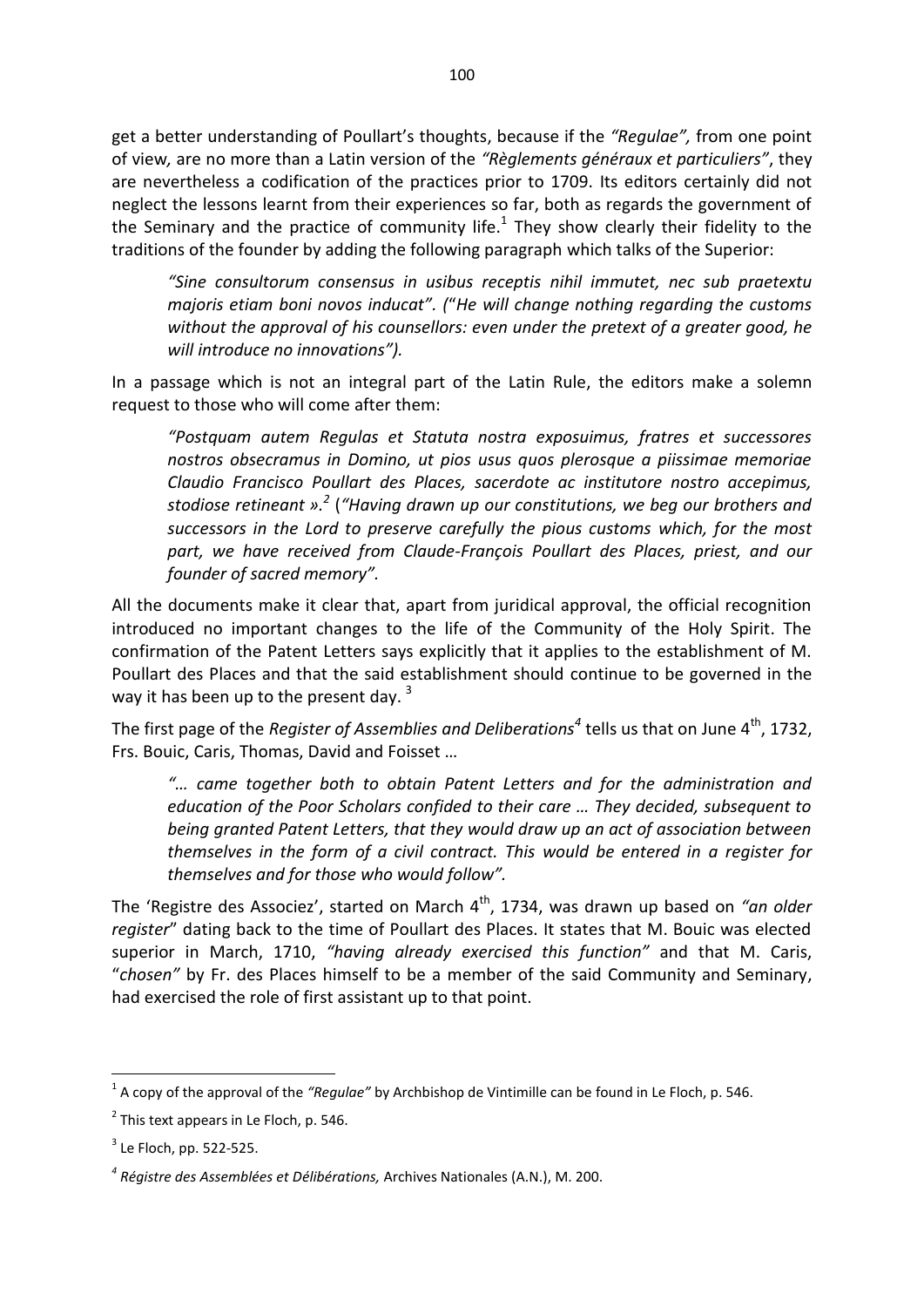After the re-election of M. Bouic, his confreres asked him *"to continue to govern them as he had been doing since his authorisation by Cardinal de Noailles, Archbishop of Paris in the*  month of March, 1710".<sup>1</sup> So when a new person was received into the Community, he promised to follow not only the *Constitutions* approved by Cardinal de Noailles but also the *Règlements* and the customs laid down, for the most part, by Poullart des Places.

The closeness of the *Latin Rules* to the *Constitutions* of the Company of Jesus show the degree to which M. Bouïc and his confreres were faithful to the spirit of their founder. On important points like obedience and poverty, the close relationship is obvious:

∞

| The Text of the Company of Jesus <sup>2</sup>                                                                      | The Spiritan text <sup>3</sup>                                                                                                                            |
|--------------------------------------------------------------------------------------------------------------------|-----------------------------------------------------------------------------------------------------------------------------------------------------------|
| Obedientia tum in executione, tum in<br>voluntate, tum in intellectu debet esse in<br>nobis omni ex parte perfecta | Seipsos ex toto abnegare<br>student.<br>praecipue per obedientiam, quae ex<br>omni parte perfecta sit, in executione,<br>intellectu et voluntate.         |
| Obedience and execution, both in will<br>and judgement, must be perfect amongst<br>$US \ldots$                     | They must strive towards a total self-<br>abnegation,<br>particularly<br>through<br>obedience, which must be perfect in<br>execution, judgement and will. |

In his quae pertinent ad victum, vestitum, cubilique supellectilem, et alia vitae communi necessaria, uniformitas omnibus cibus, vestitus quoque tam superiorum cum inferioribus, quam inferiorum inter se, omnino retinenda … Vestitus sit honestus … conveniens cibo, vestitu, etc … professioni paupertatis.

Ratio victus, vestitus, lecti, cubiculi, pauperibus accomoda sit … Idem sit uniformis, pauper, simplex ... Superior idem particularia in omnibus fugiat, in

As regards food, clothing, bedroom furniture and other necessities of the common life, uniformity must be totally observed between superiors and inferiors and between inferiors themselves … Clothing must be decent avoid any distinction in food, clothing, and in conformity with the profession of etc. for himself. poverty.

The food, clothing, bed and furniture must be suitable for poor people … The food should be the same for everybody and likewise the clothing which will be poor and simple … The superior will

 $\frac{1}{1}$ Minutes of the election of May 29<sup>th</sup>, 1733. A.N. M. 200.

<sup>2</sup> *Epitome Instituti Societatis Jesu,* Rome, 1704, pp. 300 and 311.

 $3$  Le Floch, pp. 536 and 541.